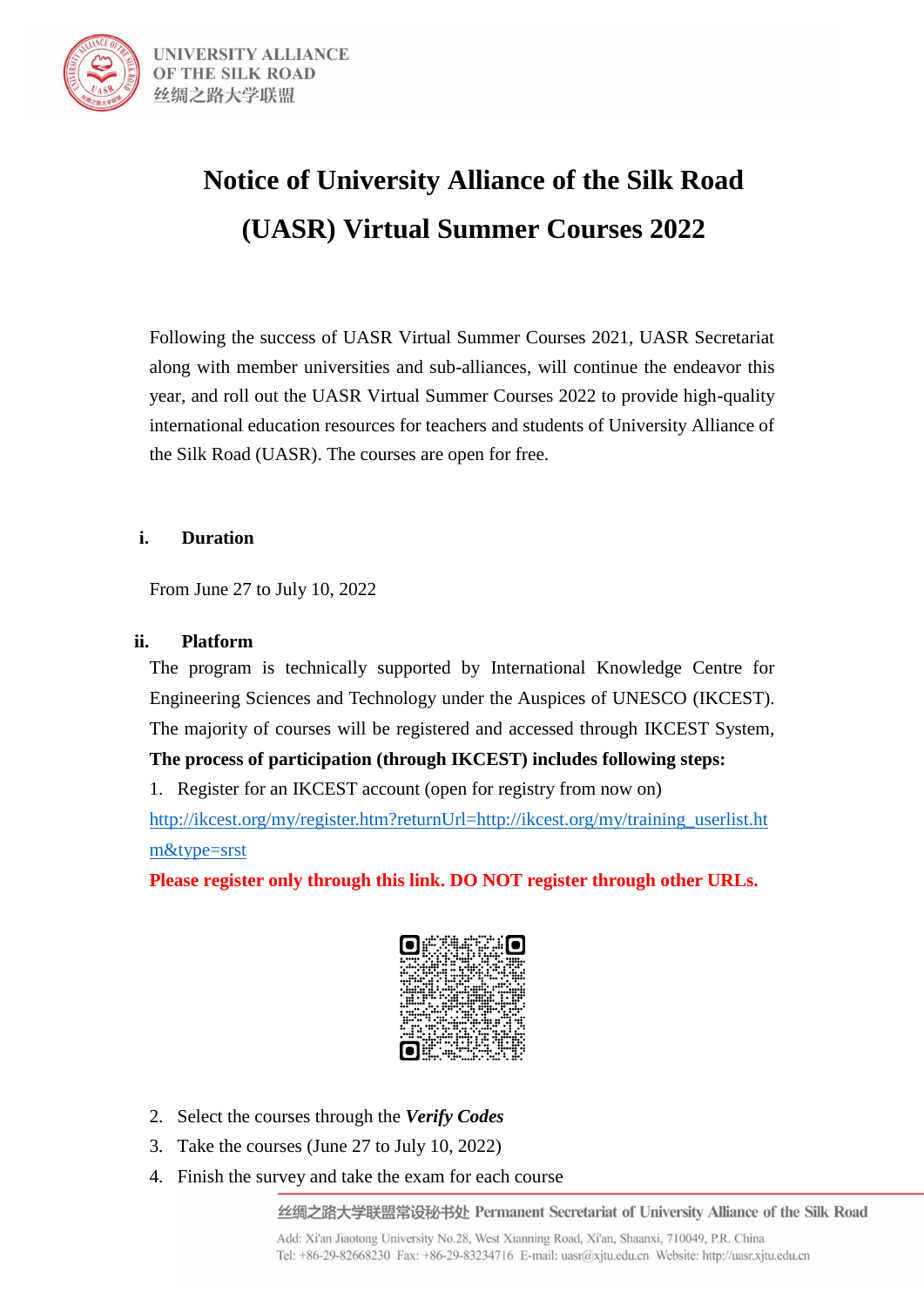

5. Get the E-certificate(applicable to courses learning exclusively on IKCEST )

#### **iii. Teaching Faculties**

Well-known experts and scholars around the world who focus on frontier and cutting-edge industry knowledge

#### **iv. Course Information in details**

#### **Frontiers in Medicine 2022**

#### **Organized by Xi'an Jiaotong University**

#### **Silk Road International Community of Health**

#### **Verify Code: S30286**

| No.            | Lecture                                                                                                                                 | Lecturer      | <b>University</b>                              |
|----------------|-----------------------------------------------------------------------------------------------------------------------------------------|---------------|------------------------------------------------|
| 1              | The future of psychotherapies.<br>from low-<br>Perspectives<br>and<br>middle-income countries                                           | Atif Rahman   | University of<br>Liverpool                     |
| $\overline{2}$ | discovery for<br>ocular<br>Drug<br>angiogenic diseases                                                                                  | Xiaomeng Wang | Duke-NUS<br><b>Medical School</b>              |
| 3              | State-of-the-Art Animal Models<br>of Cardio Vascular Disease                                                                            | Jiongwei Wang | <b>National</b><br>University of<br>Singapore  |
| $\overline{4}$ | Studying biology using genetic<br>perturbations                                                                                         | Baoxu Pang    | Leiden University<br><b>Medical Center</b>     |
| 5              | Comprehensive Management for<br>Diabetes and Experience in<br>Preventive Medicine in Japan                                              | Yoko Iizuka   | The University of<br><b>Tokyo Hospital</b>     |
| 6              | of SARS-CoV-2:<br>Updates<br>Antiviral strategies                                                                                       | Mok Chee Keng | $A*STAR$<br><b>Infectious Diseases</b><br>Labs |
| 7              | Case analysis: the important role<br>of clinical communication skills<br>of medical practitioners in disease<br>diagnosis and treatment | Yong Zhang    | Somerville Village<br>Clinic                   |

丝绸之路大学联盟常设秘书处 Permanent Secretariat of University Alliance of the Silk Road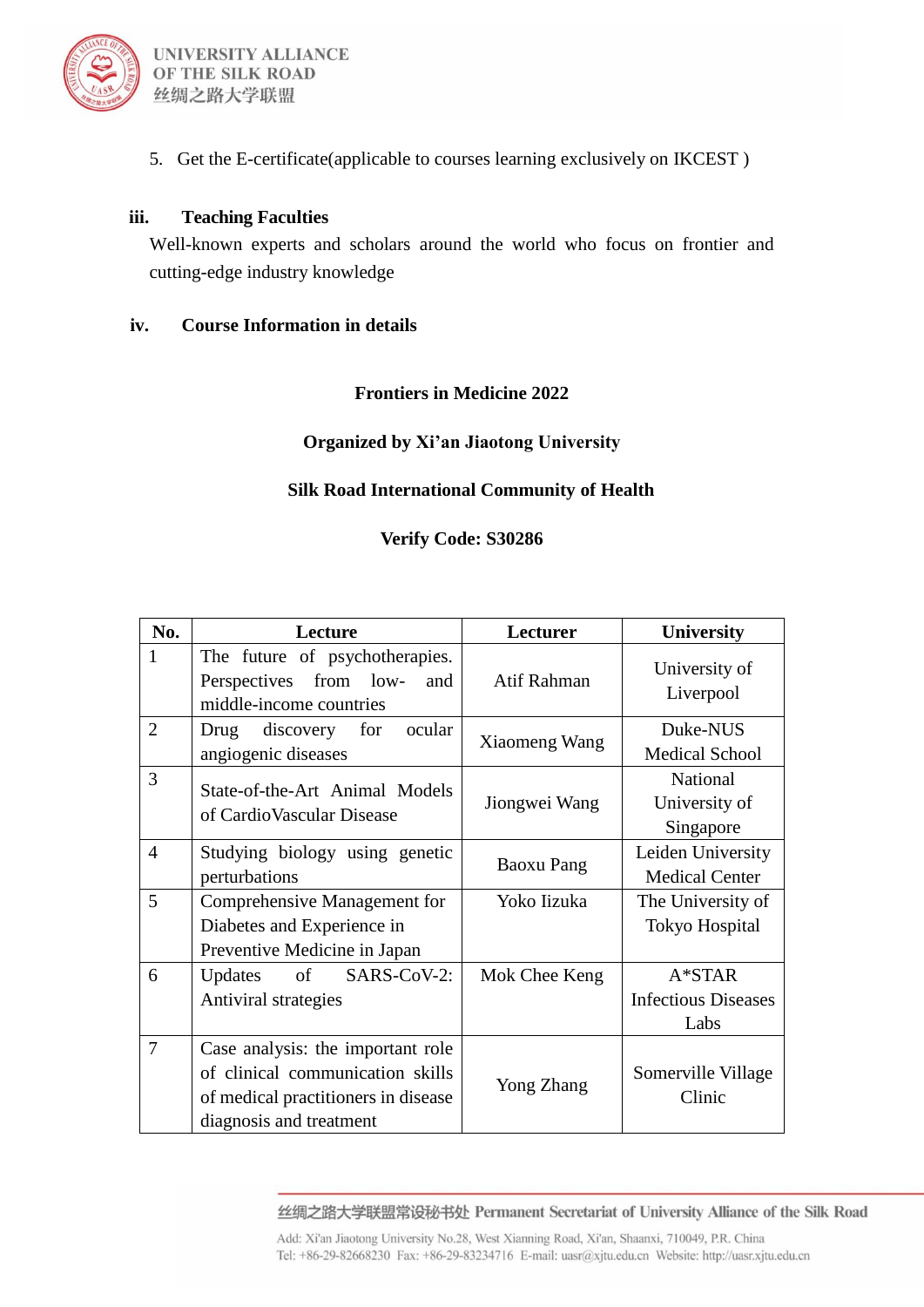

# **Business Law: International and Comparative Perspectives**

#### **Organized by The New Silk Road Law Schools Alliance**

#### **Verify Code: S30379**

| No.            | Lecture                                        | Lecturer    | <b>University</b> |
|----------------|------------------------------------------------|-------------|-------------------|
| $\mathbf{1}$   | Introduction                                   |             |                   |
| $\overline{2}$ | Global<br>International Law<br>and             |             |                   |
|                | <b>Business:</b><br>International              |             |                   |
|                | Perspectives                                   |             |                   |
| 3              | Global<br>Comparative<br>Law<br>and            |             |                   |
|                | Business:<br>Comparative                       |             |                   |
|                | Perspectives                                   |             |                   |
| $\overline{4}$ | Law<br>$\sigma$ f<br><b>Business</b><br>Global |             |                   |
|                | Organisations<br>(Corporate)                   |             |                   |
|                | Nationality<br>Comparative<br>and              |             |                   |
|                | Corporate Law)                                 |             |                   |
| 5              | $\sigma$ f<br>Global<br><b>Business</b><br>Law |             |                   |
|                | Transactions (Private International            |             | Xi'an<br>Jiaotong |
|                | Law and International Investment               | Mejía-Lemos | University        |
|                | Law)                                           |             |                   |
| 6              | Settlement of Global Business                  |             |                   |
|                | Disputes:<br>Comparative                       |             |                   |
|                | Perspectives<br>(International                 |             |                   |
|                | Litigation - Choice of Forum- and              |             |                   |
|                | Comparative Law of International               |             |                   |
|                | <b>Commercial Arbitration</b> )                |             |                   |
| $\overline{7}$ | Settlement of Global Business                  |             |                   |
|                | International<br>Disputes:                     |             |                   |
|                | Perspectives<br>(Investor-State                |             |                   |
|                | Arbitration)                                   |             |                   |
| 8              | <b>Summary and Conclusions</b>                 |             |                   |

丝绸之路大学联盟常设秘书处 Permanent Secretariat of University Alliance of the Silk Road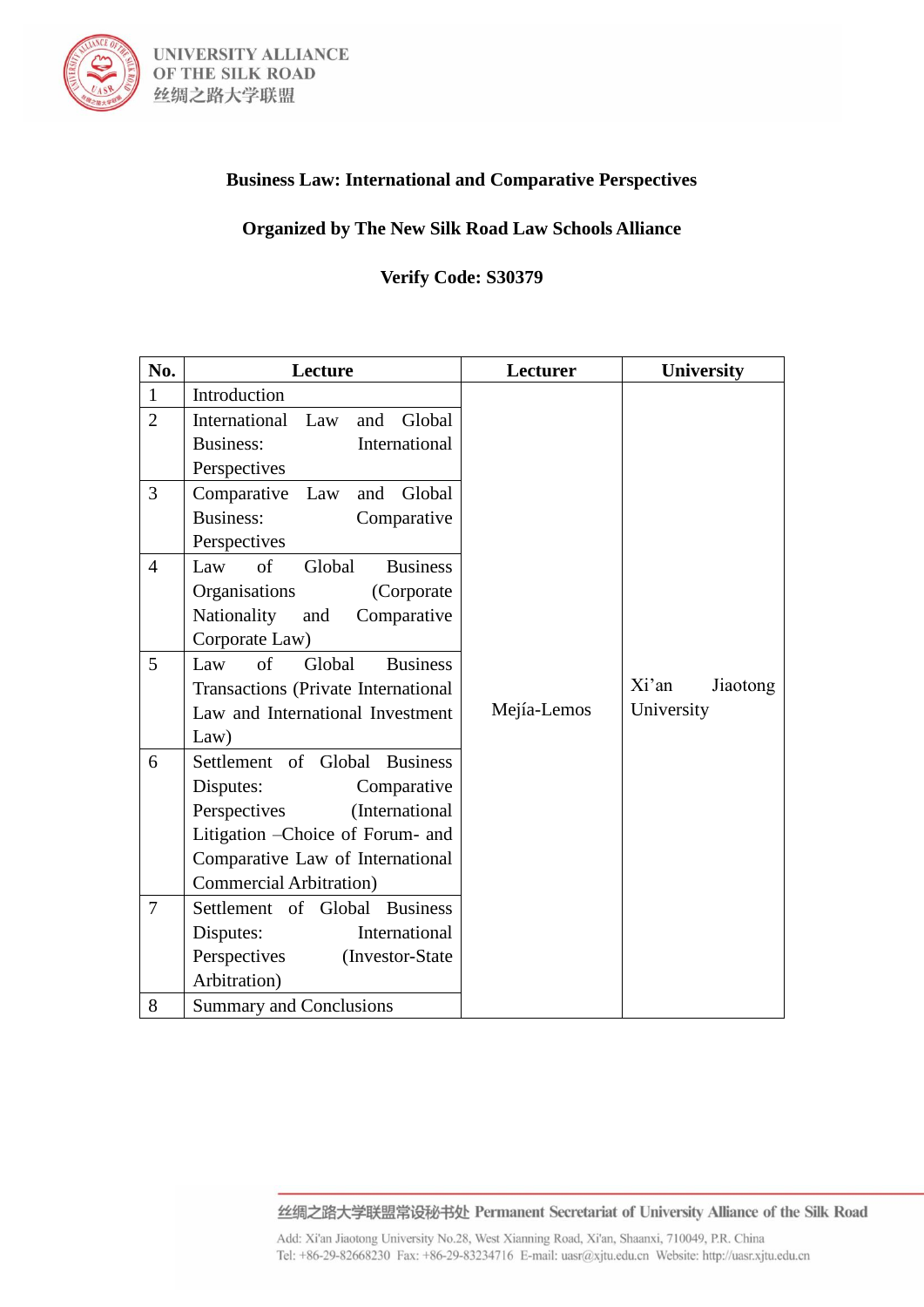

# **Understanding the Multi-scale Thermal Fluid Flow Dynamics for Applications in Energy and Power Engineering**

## **Organized by Energy Sub-Alliance**

#### **Verify Code: S30465**

| No.            | Lecture                                                                             | Lecturer                | University                                                                                          |
|----------------|-------------------------------------------------------------------------------------|-------------------------|-----------------------------------------------------------------------------------------------------|
| $\mathbf{1}$   | Bio-physical-chemical<br>technologies in circular<br>water<br>systems               | Huub H. M.<br>Rijnaarts | Wageningen<br>University and<br>Research                                                            |
| $\overline{2}$ | Space radiation environment and<br>radiation effect                                 | Chaohui He              | Xi'an<br>Jiaotong<br>University                                                                     |
| 3              | Ground source heat pumps: design<br>and operating conditions                        | Angelo Zarrella         | Padua University                                                                                    |
| $\overline{4}$ | Typical CFD<br>applications<br>in<br>nuclear reactor thermal hydraulics<br>research | Guanghui Su             | Xi'an<br>Jiaotong<br>University                                                                     |
| 5              | Basic principles of vacuum                                                          | Oleg B. Malyshev        | Science<br>Vacuum<br>and Technology in<br>Accelerator<br>Science<br>and<br><b>Technology Centre</b> |
| 6              | Sources of gas in vacuum system                                                     | Oleg B. Malyshev        | Science<br>Vacuum<br>and Technology in<br>Accelerator<br>Science<br>and<br><b>Technology Centre</b> |
| 7              | The production of vacuum from<br>atmosphere to high vacuum                          | Oleg B. Malyshev        | Science<br>Vacuum<br>and Technology in<br>Accelerator<br>Science<br>and<br><b>Technology Centre</b> |
| 8              | The measurements of vacuum                                                          | Oleg B. Malyshev        | Vacuum Science<br>and Technology in<br>Accelerator<br>Science and<br><b>Technology Centre</b>       |
| 9              | methods<br><b>Instruments</b><br>and<br>for<br>nuclear planetology                  | Valery N. Shvetsov      | Frank Laboratory<br>of Neutron Physics<br>Joint Institute for                                       |

丝绸之路大学联盟常设秘书处 Permanent Secretariat of University Alliance of the Silk Road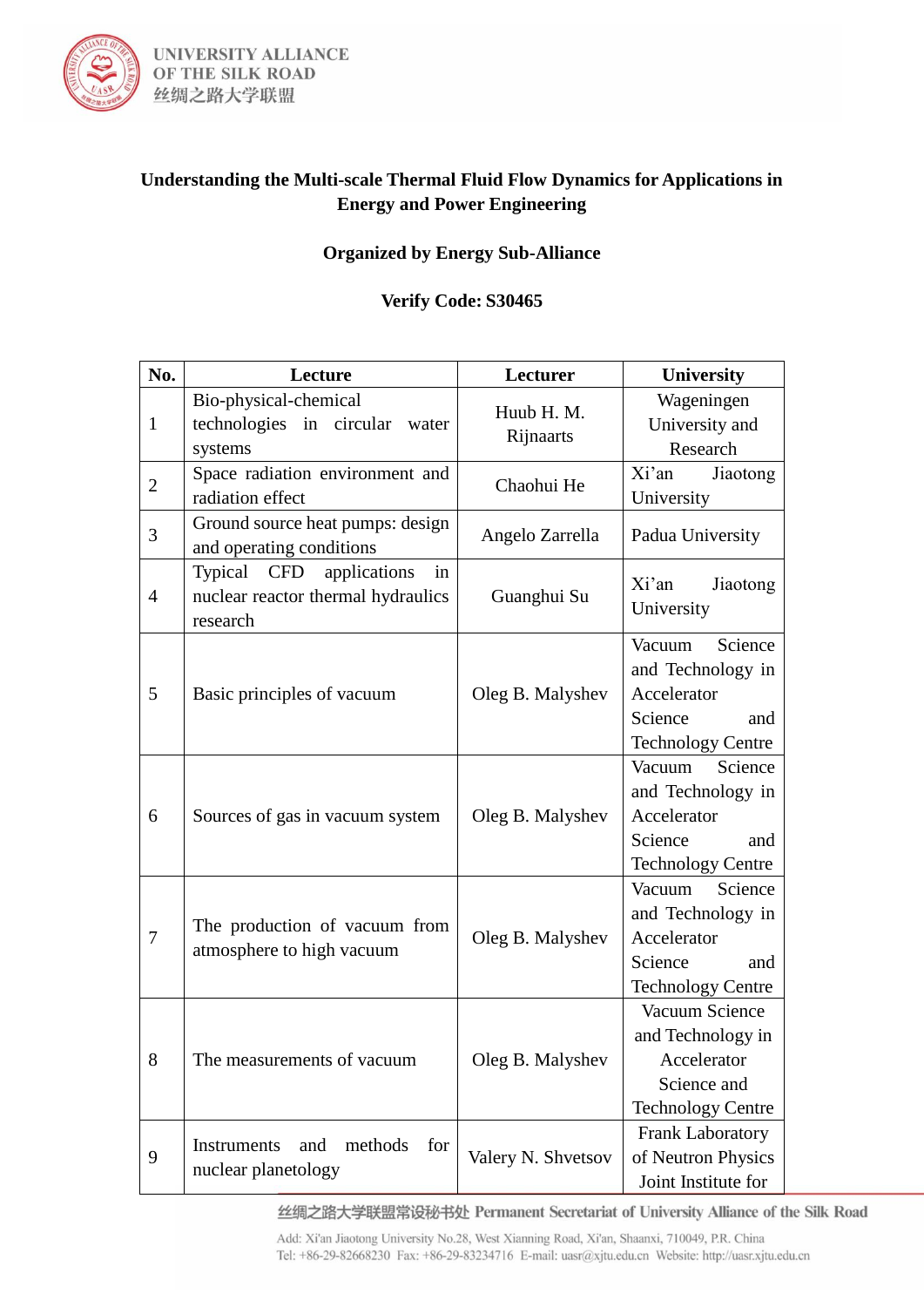

|    |                                                                                                                                                                                          |                              | <b>Nuclear Research</b>                                                                         |
|----|------------------------------------------------------------------------------------------------------------------------------------------------------------------------------------------|------------------------------|-------------------------------------------------------------------------------------------------|
| 10 | Reflectors for very cold neutrons<br>based on nanopowder                                                                                                                                 | E.V. Lychagin                | <b>Frank Laboratory</b><br>of Neutron Physics<br>Joint Institute for<br><b>Nuclear Research</b> |
| 11 | Reviewing, writing and revising<br>useful technical papers for the<br>international<br>turbo-machinery<br>community                                                                      | <b>Stephen Spence</b>        | <b>Trinity College</b><br>Dublin                                                                |
| 12 | Lattice Boltzmann Modeling and<br>simulation of multiphase flows                                                                                                                         | Haihu Liu                    | Xi'an Jiaotong<br>University                                                                    |
| 13 | Recent advances in computational<br>dynamics modeling of<br>fluid<br>multiphase<br>flow,<br>sustainable<br>combustion, and<br>pollutant<br>in<br>formation<br>industrial<br>applications | $6-7 \Box$<br>Milan Vujanovi | University<br>of<br>Zagreb                                                                      |
| 14 | Analysis of singular phenomena in<br>complex unsteady flow<br>with<br>dynamic system approach                                                                                            | 8-9Jiazhong Zhang            | Xi'an<br>Jiaotong<br>University                                                                 |

## **Frontiers in Materials Research 2022**

# **Organized by Materials Science and Engineering Sub-Alliance**

#### **Verify Code: S30594**

| No.            | Lecture                                                                                | Lecturer     | <b>University</b>           |
|----------------|----------------------------------------------------------------------------------------|--------------|-----------------------------|
|                | dimension<br>electronic<br>Low<br>materials<br>synthesis<br>and<br>characterization    | Yi Pan       | Xian Jiaotong<br>University |
| $\overline{2}$ | Stress/microstructure<br>control<br>of<br>non-weldable<br>3D-printed<br>superalloys    | Kai Chen     | Xian Jiaotong<br>University |
| 3              | Microscopy<br><b>Its</b><br>Electron<br>and<br><b>Application in Materials Science</b> | Haijun Wu    | Xian Jiaotong<br>University |
| $\overline{A}$ | Zintl<br>Antimony-Based<br><b>Thermoelectrics</b><br>for<br>Energy<br>Harvesting       | Umut Aydemir | Koç University,<br>Turkey   |

丝绸之路大学联盟常设秘书处 Permanent Secretariat of University Alliance of the Silk Road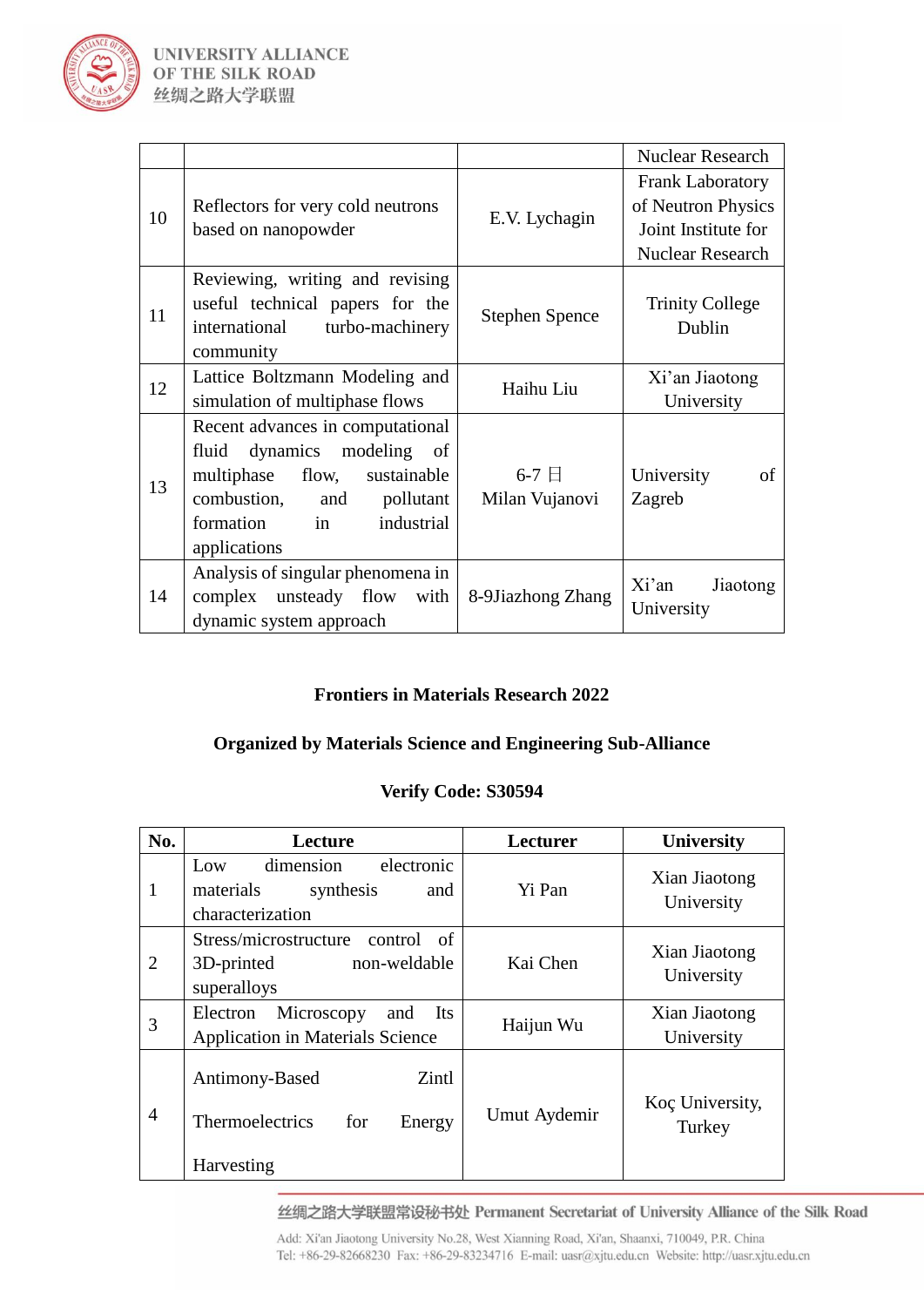

| 5  | Thermal Spray Techniques<br>and               | Xiaotao Luo                      | Xian Jiaotong   |
|----|-----------------------------------------------|----------------------------------|-----------------|
|    | <b>Their Applications</b>                     |                                  | University      |
| 6  | Dielectric materials for electronic           | Jing Guo                         | Xian Jiaotong   |
|    | applications                                  |                                  | University      |
| 7  | An introduction<br>advanced<br>$\overline{f}$ |                                  | Xian Jiaotong   |
|    | ceramics and composites                       | Jiping Wang                      | University      |
|    | Advanced functional oxides for                |                                  | Xian Jiaotong   |
| 8  | optoelectronic applications                   | Huajing Fang                     | University      |
|    |                                               | <b>Farshad Boorbor</b><br>Ajdari | University of   |
| 9  | Batterie:<br><b>LFP</b><br>Cathode<br>Li-ion  |                                  | Kashan, Kashan, |
|    | challenges                                    |                                  | Iran            |
|    | Sensors and its application for               |                                  |                 |
| 10 | health monitoring and Smart City              | Shafa Mohammad                   | Xian Jiaotong   |
|    | Infrastructure                                |                                  | University      |

#### **Development Frontier and technology of low carbon chemical industry**

#### **Organized by Chemical Engineering Sub-Alliance**

#### **Verify Code : S30699**

| No. | <b>Lecture</b>                                                                             | Lecturer                 | <b>University</b>                                    |
|-----|--------------------------------------------------------------------------------------------|--------------------------|------------------------------------------------------|
| 1   | Heat Exchangers and Networks of<br>Heat Exchangers in Sustainable<br><b>Energy Systems</b> | Bengt Sunden             | Lund University,<br>Sweden                           |
| 2   | Energy system integration and the<br>roadmap of Denmark to carbon<br>neutrality            | Haoshui Yu               | Aalborg<br>University,<br>Denmark                    |
| 3   | Methane<br>Assisted<br>Catalytic<br>Valorization of Low Cost Carbon<br><b>Resources</b>    | Hua Song                 | University of<br>Calgary                             |
| 4   | Membrane Distilllation: the low-<br>carbon sustainable way to produce<br>freshwater        | Jianhua Zhang            | Victoria University,<br>Australia                    |
| 5   | Single-atom catalysis for energy<br>and environmental applications                         | Jiong Ly                 | National<br>University of<br>Singapore,<br>Singapore |
| 6   | Cogeneration<br>Targeting<br>with<br>Process Integration                                   | Dominic Chuan<br>Yee Foo | University of<br>Nottingham                          |

丝绸之路大学联盟常设秘书处 Permanent Secretariat of University Alliance of the Silk Road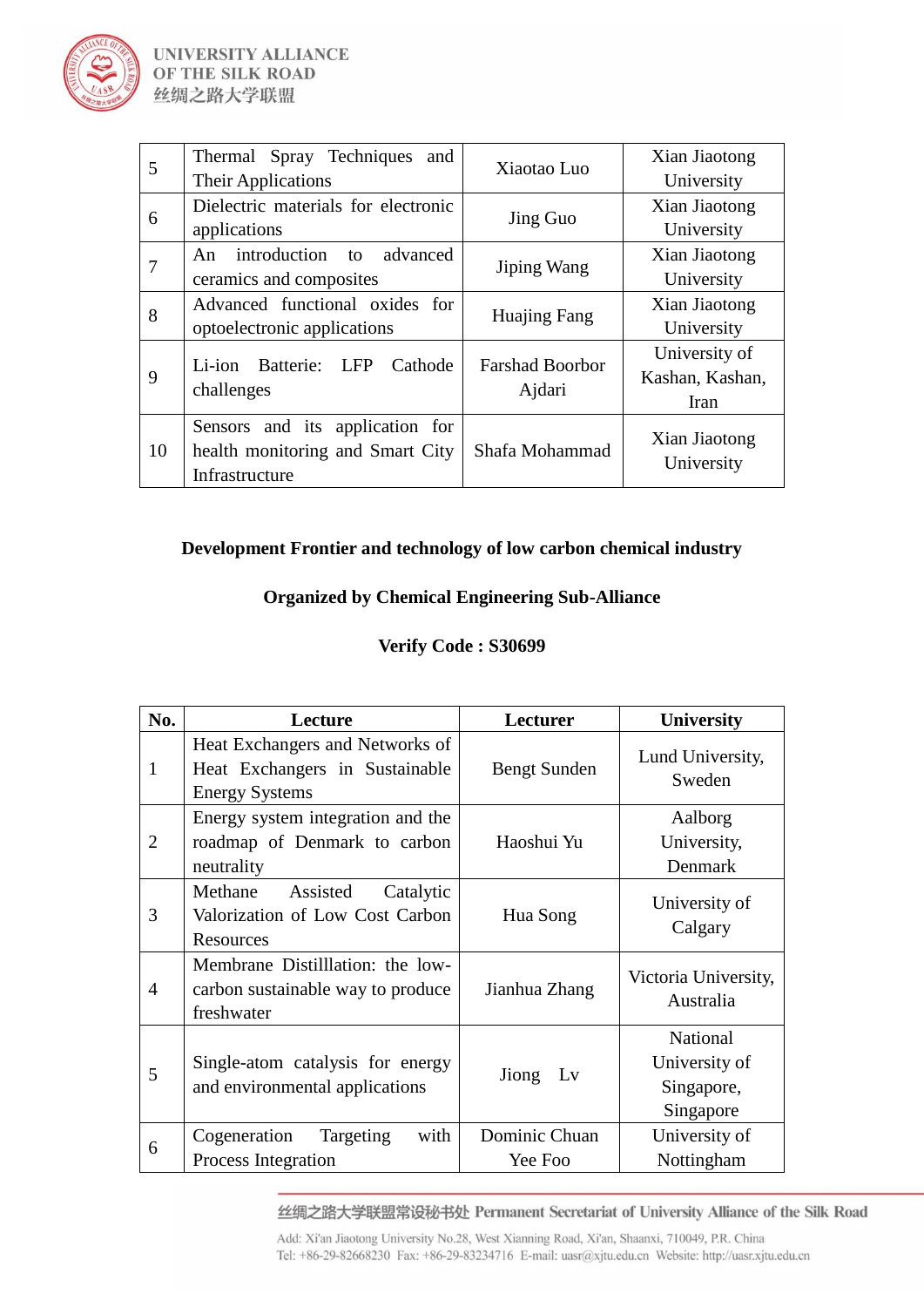

|    |                                                  |                         | Malaysia,       |
|----|--------------------------------------------------|-------------------------|-----------------|
|    |                                                  |                         | Malaysia        |
|    |                                                  |                         | Hong Kong       |
|    | Analyzing<br>Impedance<br>Spectra                |                         | University of   |
| 7  | with the Probabilistic Distribution              | Francesco Ciucci        | science and     |
|    | of Relaxation Times                              |                         | technology,     |
|    |                                                  |                         | HongKong, China |
|    | Degradable polymers: Synthesis,                  | Dezhong Zhou<br>and     | Xian Jiaotong   |
| 8  | Manipulation<br>Structure<br>Applications        |                         | University      |
| 9  | Organic Polymers<br>Porous<br>and                |                         | Xian Jiaotong   |
|    | <b>Carbon Neutralization</b>                     | Shangbin Jin<br>Ming Ma | University      |
| 10 | Electrocatalytic<br>CO <sub>2</sub><br>Selective |                         | Xian Jiaotong   |
|    | Conversion                                       |                         | University      |
| 11 | Microbial electrochemical<br>CO <sub>2</sub>     | Kun Guo                 | Xian Jiaotong   |
|    | fixation                                         |                         | University      |

#### **Basic Course of Linear Algebra**

#### **Organized by Moscow Power Engineering Institute**

#### **Verify Code : S30743**

| No.            | Lecture                                 | Lecturer           | <b>University</b>                                  |
|----------------|-----------------------------------------|--------------------|----------------------------------------------------|
| 1              | Matrices. Main Definitions And          |                    |                                                    |
|                | <b>Arithmetical Operations</b>          |                    |                                                    |
| $\overline{2}$ | Matrix Determinant. The Inverse         |                    |                                                    |
|                | Matrix.                                 |                    |                                                    |
| 3              | Rank Of A Matrix. The Method Of         |                    |                                                    |
|                | Bordering Minors.                       |                    |                                                    |
|                | Gaussian Method For The Matrix          | Margarita I.Besova | <b>Moscow</b><br>Power<br>Engineering<br>Institute |
| $\overline{A}$ | Rank Evaluation And Calculation         |                    |                                                    |
|                | Of An Inverse Matrix                    |                    |                                                    |
|                | Cramer's Rule For Systems Of            |                    |                                                    |
|                | Linear Equations. Linear                |                    |                                                    |
| 5              | Dependence<br>and Linear                |                    |                                                    |
|                | Dependence And<br>Linear                |                    |                                                    |
|                | Independence Of Vectors. Bases          |                    |                                                    |
| 6              | <b>Gaussian Elimination For Systems</b> |                    |                                                    |

丝绸之路大学联盟常设秘书处 Permanent Secretariat of University Alliance of the Silk Road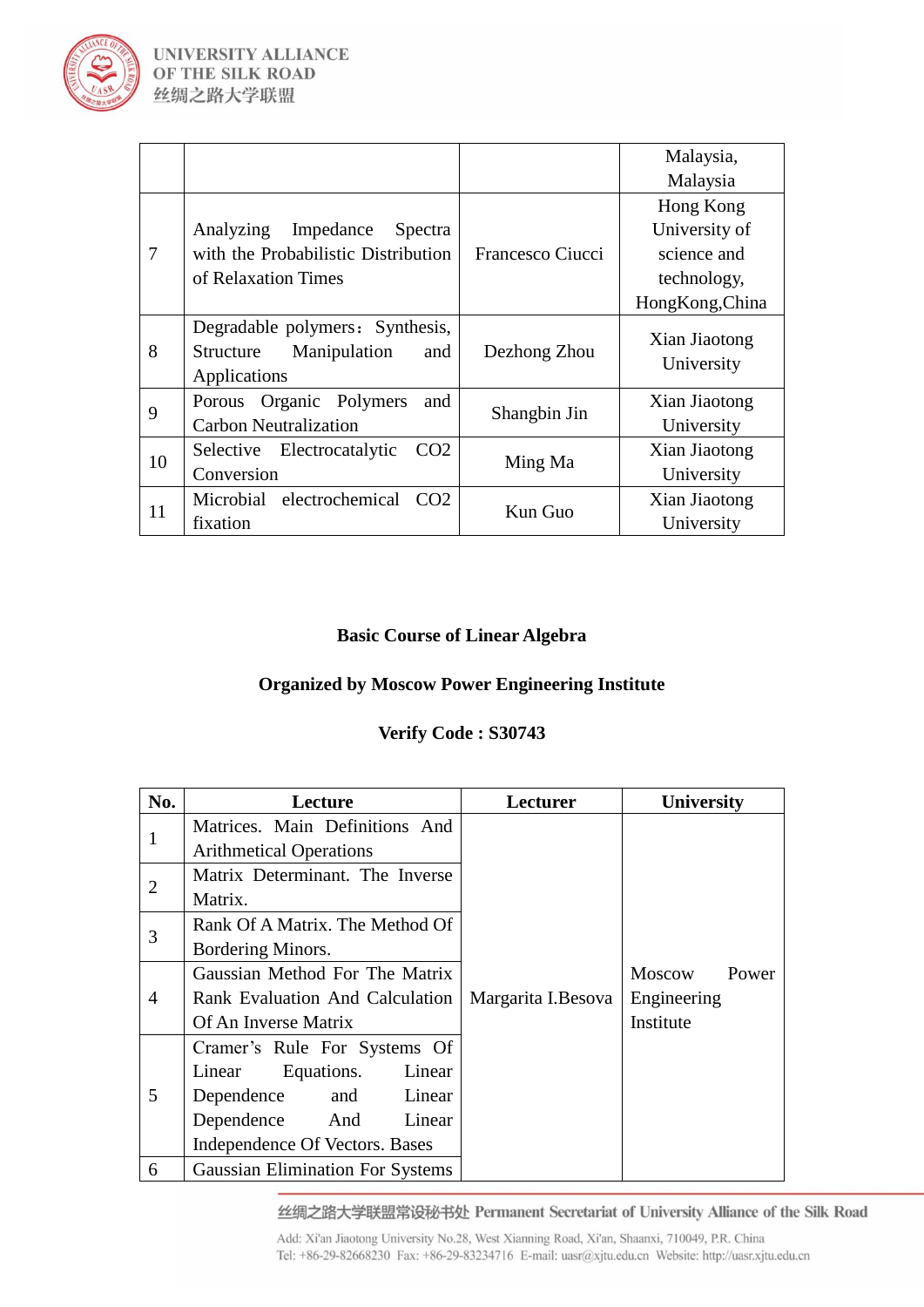

|   | <b>Of Linear Equations</b>         |
|---|------------------------------------|
|   | Consistent<br>And<br>Inconsistent  |
|   | <b>Systems Of Linear Equations</b> |
|   | And<br>Homogeneous                 |
| 8 | Inhomogeneous Systems Of Linear    |
|   | Equations                          |

## **Dynamics and control of the active human exoskeleton**

#### **Organized by Moscow Power Engineering Institute**

## **Verify Code : S30846**

| No.            | Lecture                                                                      | Lecturer       | <b>University</b>        |
|----------------|------------------------------------------------------------------------------|----------------|--------------------------|
| 1              | The current state of development<br>of active exoskeletons                   | Delshan Deeb   | Moscow<br>Power          |
| $\overline{2}$ | Statement of tasks and directions<br>of research                             |                |                          |
| 3              | Construction and 3D modeling of<br>an active human exoskeleton               |                |                          |
| $\overline{4}$ | Development of a mathematical<br>model                                       |                |                          |
| 5              | Balance control of the active<br>human exoskeleton                           | Merkuriev Igor | Engineering<br>Institute |
| 6              | Methods for optimal motion<br>control                                        |                |                          |
| 7              | Algorithms for optimal motion<br>control based on system state<br>estimation |                |                          |
| 8              | Sensory support for motion control<br>processes.                             |                |                          |

丝绸之路大学联盟常设秘书处 Permanent Secretariat of University Alliance of the Silk Road